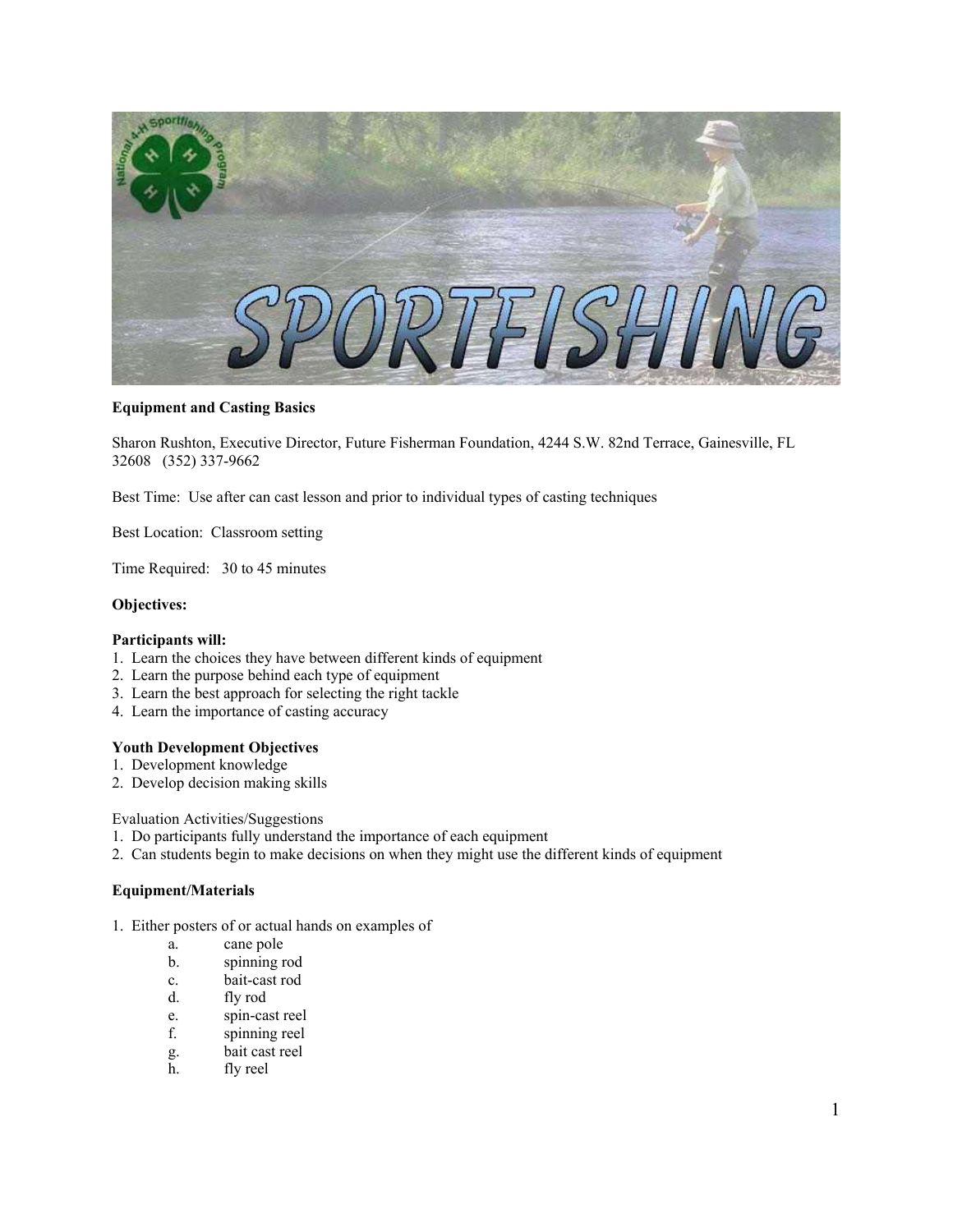Safety Considerations: None, unless rods are passed around. Then just make sure that participants do not hit each other or knock things over with the rod.

### **Lesson Outline**

### **Equipment Choices**

- 1. Pole and Line
- 2. Why add reels?
- 3. Spin-cast rod and reel
- 4. Spinning rod and reel
- 5. Bait-casting rod and reel
- 6. Fly Casting rod and reel
- 7. Specialty equipment

### **Selecting the right tackle**

- 1. Select fish species first
- 2. Matching Tackle

# **Casting Basics For All Types**

- 1. Importance of skill of casting
- 1. Accuracy
- 2. Distance
- 3. Versatility

#### **Casting Safety**

#### **Summary Activity**

Once students learn to cast in the future lessons, have them practice accuracy, distance and versatility as described in this chapter.

### **Narrative**

Besides hand lining (can casting), there are five basic types of equipment that you can choose in which to extend your fishing line into the water: Pole and line; spin-cast; spinning; bait-cast and fly.

### **Pole and Line**

A pole and line is the most simple and least expensive way of fishing. The pole can be made of cane, bamboo or a straight piece of tree branch. You do not use a reel with a pole. You tie line directly to the end of the pole, and the line is normally a little longer than the pole. Safety pins have been known to be substitutes for hooks. When fishing from the bank in an area that is near fishable cover, the angler uses the rod to swing the baited hook near the cover/structure. Some boating anglers utilize cane poles when they anchor over a fishing spot that usually contains cover/structure.

#### **Why add a reel?**

So, what are the advantages to adding a reel to the outfit? A reel stores fishing line and provides the capability of casting bait a greater distance, casting and retrieving a variety of artificial lures/flies, and providing a more efficient way of fighting a strong fish.

Pole fishing is usually limited to natural or prepared bait on a hook or a jig. Reels provide the ability for the angler to retrieve an endless variety of lures at different speeds, and give an erratic movement when desired.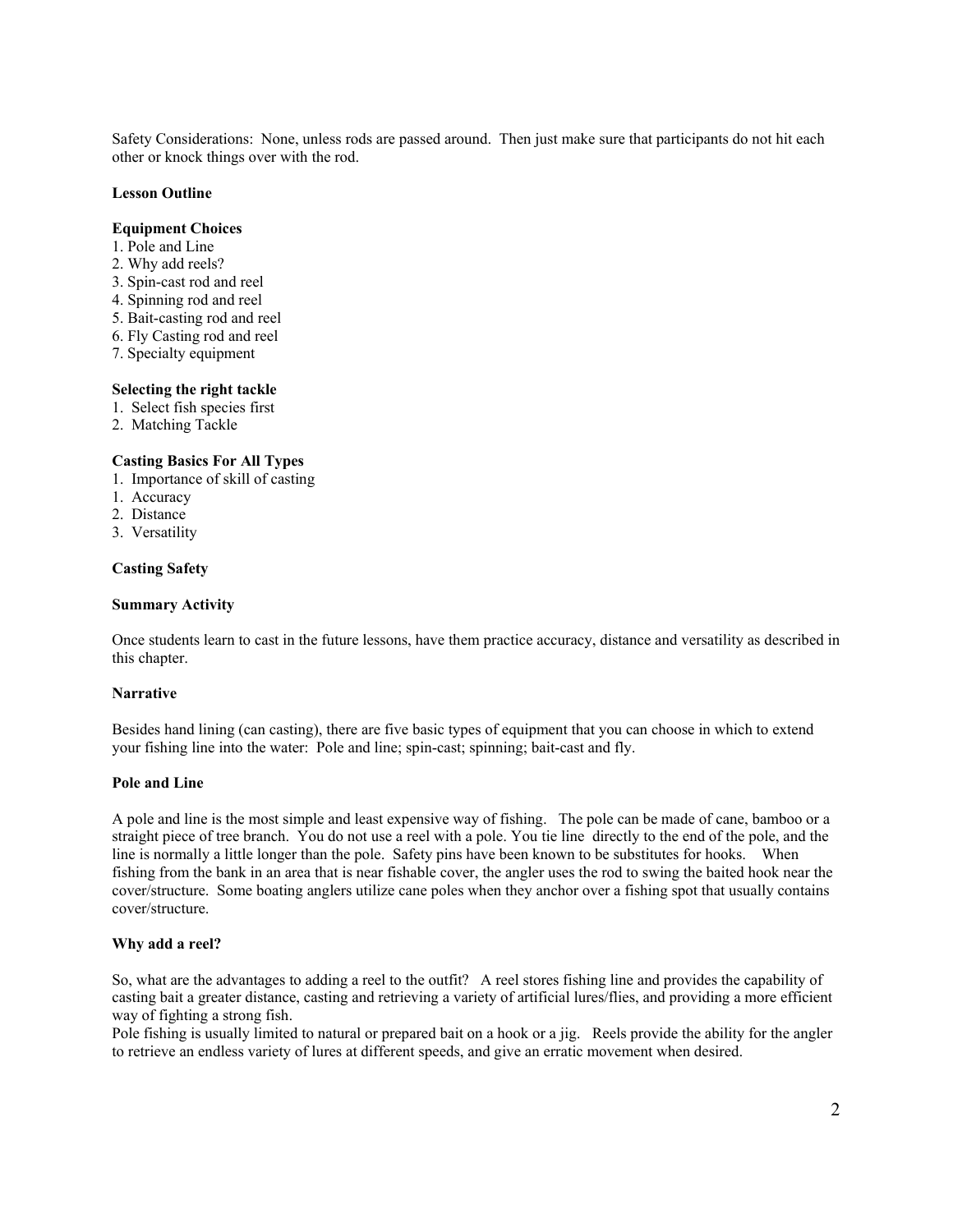With a quality reel an angler can let a hooked fish pull line off his reel. By turning the handle the angler can control slack in the line and retrieve the fish as the line is automatically re-spooled onto the reel.

When you add a reel to your outfit you call the "pole" a rod. There are four basic types of rod and reel combinations: spin-cast, spinning, bait-cast and fly.

# **Spin-cast**

Spin-casting reels may be described as a "closed-face spinning reel." It has a "nose cone" or "hood" (front cover) that houses the line and stationary spool. On the cast, after the line has been first released from the spool by depressing a lever or "push-button" with the thumb, the line passes from the spool through a hole in the front of the cone. Spin-casting reels are designed chiefly to be mounted on the top of a standard bait-casting or spin-casting rod. A spin-casting rod has small line guides and a straight handle.

Spin-casting tackle is ideal for beginning anglers because it works well and is easy to use. However, spin-casting tackle is not limited to beginners. Spin-casting tackle is used often while fishing for bluegill, crappie and other panfish. Specialized models are utilized by professional anglers for flipping for big bass

### **Spinning**

The spinning reel is often referred to as an "open face reel," since the line and spool are exposed at the front of the reel. The spinning reel's spool is stationary on both the cast and the retrieve. It is the momentum of the cast lure which pulls line from the spool.

Spinning reels are properly mounted under the rod. Sometimes you'll see people using spinning reels with the reel on top (Former President George Bush). Today, most reels have handles that are easily changed for left handed people, but many left handers prefer to just turn the outfit over with the reel on top. Spinning rods have a straight handle with large line guides that are on the bottom.

Casting with a spinning outfit is similar to using spin-cast equipment. Some people find it just as easy as spin-cast and others just a little more difficult. Spinning rods and reels allow for more line to be quickly peeled off the reel, allowing for casting longer distances.

Both spin-cast and spinning can be utilized with very light line and light artificial bait. Many freshwater spin-cast and spinning reels are limited to 10 pound test line and under. They used to be limited also to monofilament line but new developments in line have given the angler greater choices.

Spinning and spin-cast are preferable over the bait-cast in windy situations.

# **Bait-cast**

Unlike the other two types of reels, the casting reel's line spool turns as you cast. The revolving spool allows the line to come off the spool on the cast in the same way it went on. This helps prevent twist in the line that is sometimes a problem with spin-cast and spinning reels. Bait-casting reels handle line tests much higher than either the spin-cast or spinning reel. Because of the durability of bait-cast reels, they are a favorite choice for many serious bass anglers. The main drawback to bait-casting reels is that they require the angler to control the spool throughout the cast. Over-runs known to almost everyone as the "birds nest" are common to the inexperienced user.

Reel designs continue to advance becoming increasingly more durable and trouble free than ever before allowing less experienced fishermen to utilize this reel as a choice. Bait-cast reels are excellent for crankbaits, spinnerbaits, plastic worms, jigs etc.

# **Flyfishing**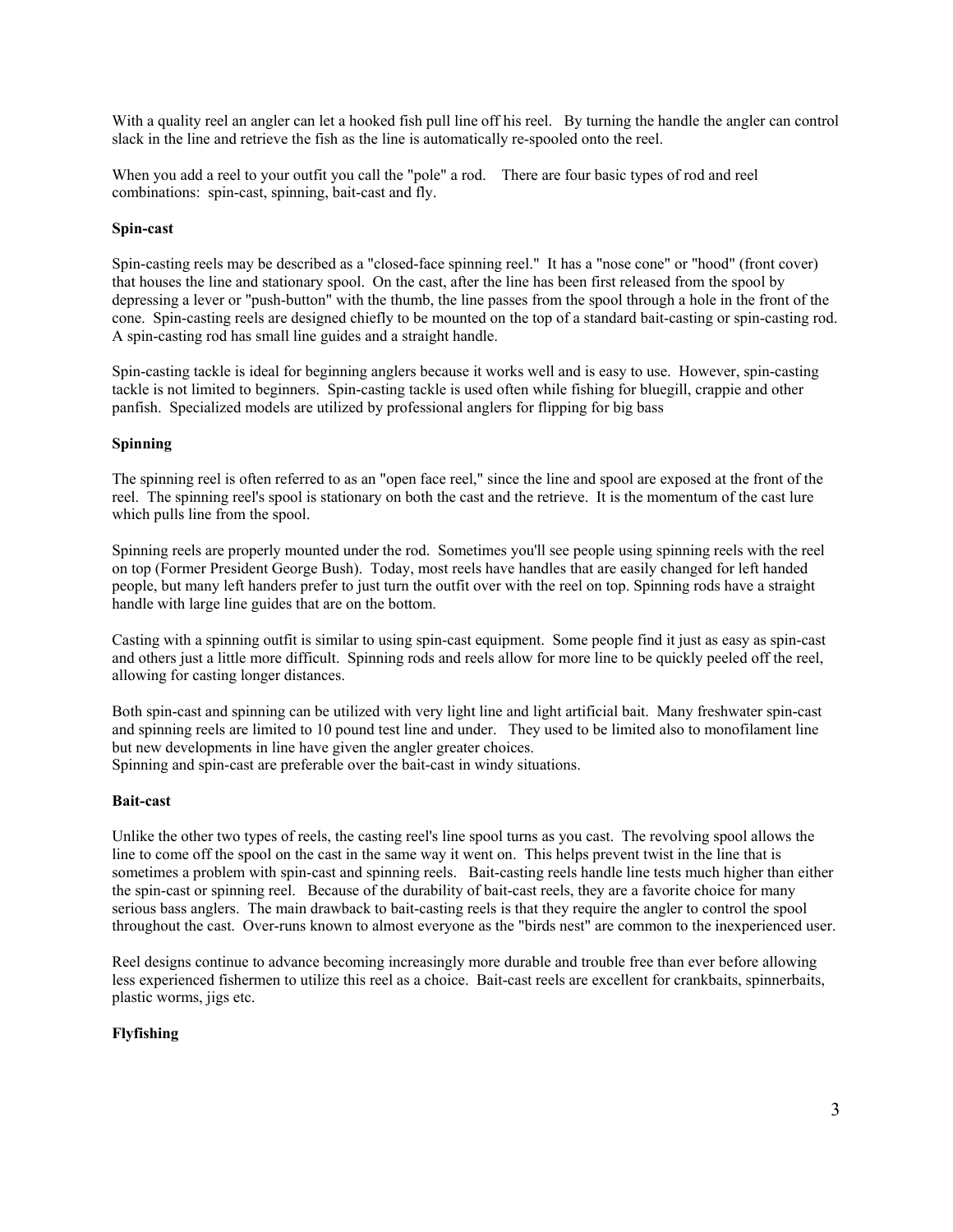Flyfishing tackle is different from all other types. In flyfishing, you are casting the line that carries the "fly." With other fishing tackle the weight of a bait or lure pulls line from a reel. In flyfishing the reel is only used to store the line. Flyfishing can be utilized for a majority of species from bluegill and trout to bonefish and tarpon.

### **Specialty Equipment**

Saltwater tackle requires special equipment because saltwater will corrode any aluminum, steel or iron parts. If a freshwater reel is used for saltwater fishing, be sure to rinse it thoroughly in fresh water. There are reels for surf fishing, bay and pier fishing, rolling, etc. Saltwater reels of all types have a few things in common. They usually are sturdily built, corrosion resistant, have strong drags and hold hundreds of yards of heavy-test line.

Ice fishing is a very specialized sport. One-to three-foot rods are most often used. Simple reels are used to hold the line. Ice fishing can also be done with tip-ups. Tip-ups fit over a hole in the ice. When a fish hits, it releases a lever. This cause a flag to tip up, alerting the angler.

### **Selecting the Right Tackle**

Each of the different types of rods listed above come in a variety of lengths and strengths. Reels come in a variety of sizes as well. So how do you choose what is best for you?

### **Select fish species first**

The first consideration in tackle choice is the species of fish sought. The size, food habits, and depth preferred by the species is critical in choosing tackle. Heavy tackle is recommended for large fish, while light tackle should be used for small fish. Fish that are strong and make long runs must be raised off the bottom with a stout rod and strong line.

Cover and habitat are also important considerations in tackle selection. You can use lighter tackle to fish for river smallmouth than fishing for similar size largemouth in brush and long jams. Open-water barracuda can be caught on light tackle while reef-hiding grouper of the same size require heavy tackle.

Food preferences of fish also determine tackle choice. The preference of trout for mayflies, caddis flies, stone flies, and small aquatic insects makes the fly rod ideal for stream fishing. Bottom feeding fish caught by still fishing do not require a rod or reel that will cast well as do fish that strike lures presented by casting. Heavy-action rods are preferred for fish that strike surface lures because the stiff rod allows the angler to work the lure properly.

The kind and type of water also determines tackle selection. Ponds and small streams can be fished with light tackle because they usually contain smaller fish. Offshore saltwater fishing requires the use of large, heavy tackle for the much larger fish.

### **Matching Tackle**

Some anglers say that their fishing tackle must be balanced to work properly. A better way of saying this is to use the word "matched." This is because the word "balanced" doesn't mean how well a rod and reel balances on an angler's finger or in a hand, although that is important for fishing comfort. What it really means is that each element of the entire fishing outfit -- rod, reel, line, and lure -- is in proper relation to each of the other elements.

Many anglers choose the rod and reel first and then their lure and line size. It is usually best to work in reverse. The type of fish you seek and the fishing conditions will determine the type and size of the lure or bait. The types of sizes of lures determine what size line should be used. To fish effectively, the line size and the lure weight determine the type and size of reel and the necessary rod length and strength. Therefore, using matched tackle means that the rod you use must have an appropriately sized reel, line, and lure. If your tackle is matched, you'll be able to fish more easily, more efficiently, and more effectively.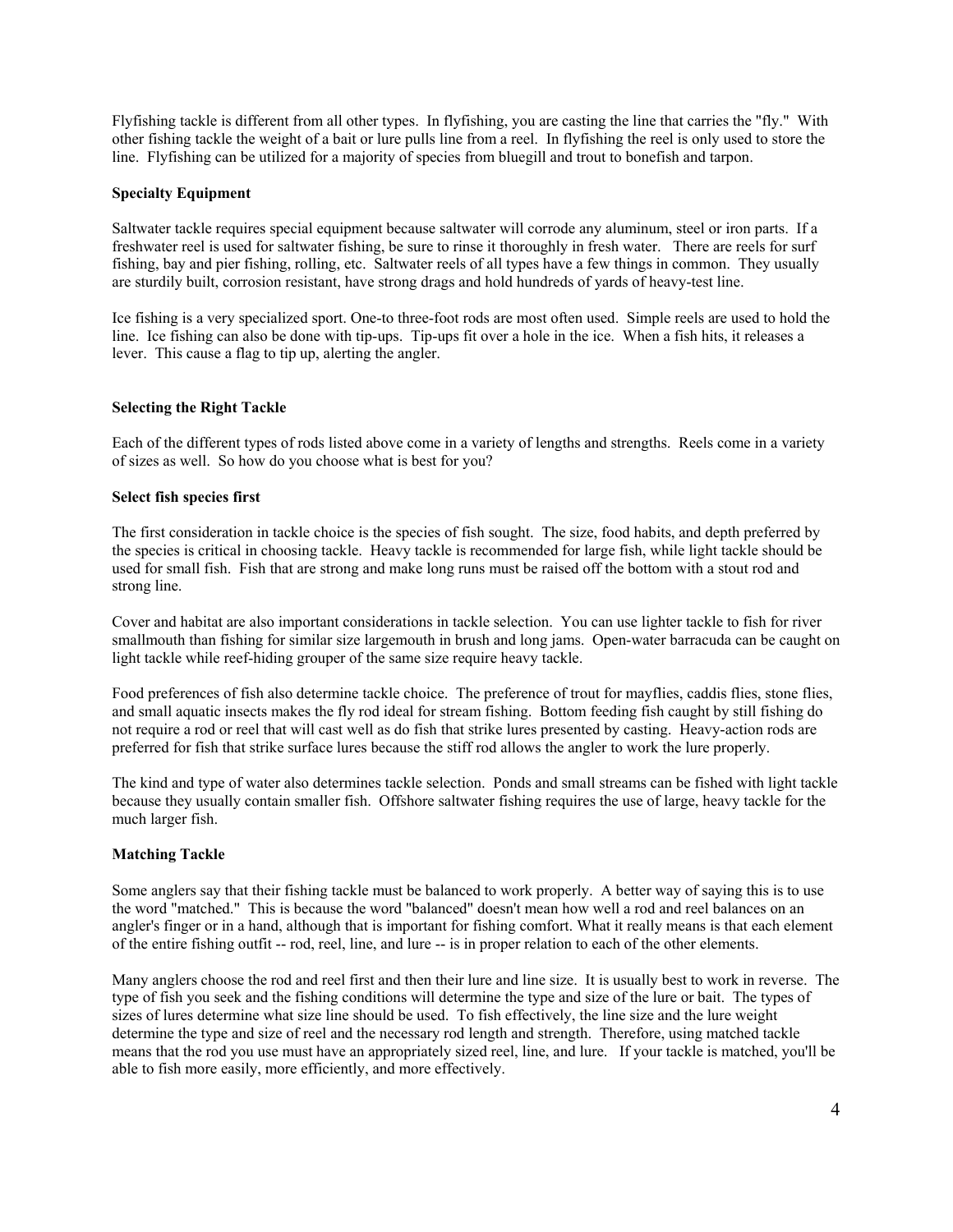### **Casting**

Understanding fish habitat and behavior coupled with effective casting abilities are what separate the successful angler from the angler who occasionally makes a catch. You can be the best caster, but if you don't know the best target areas to shoot for your skill does you little good. On the otherhand, if you understand where fish should be hiding out, but you can't get your bait to that area, again your knowledge does you little good. Becoming an effective caster involves an understanding of the equipment, learning the fundamentals of different types of casts, and practice.

Regardless of what type of equipment you select to fish with, certain skills need to be developed with any that you select. Accuracy is of utmost importance and to become accurate in different situations you must be able to control distance and be versatile in a number of ways.

### **Accuracy**

Accuracy is the ability to cast your lure/bait to the spot you want it to land. Many times, the best fishing spots are around structure such as trees, brush, boat docks, piers, and rocks. Some situations require you to be able to get your bait within a three-inch area without getting hung-up in the mean time. Being in that three-inch area or an inch or two outside that area may mean the difference of catching a record fish and not catching a fish at all. Sometimes you have only one chance at hitting the spot because a misplaced lure may spook the fish.

Practice for accuracy does not have to take place on the water. You can do it in a number of places, including your living room. I wouldn't try an overhead cast in your living room but flipping and pitching can be practiced with little danger. Most people practice in their yard. Never practice with hooks. Either use a casting plug or remove the hooks from a crankbait before practicing.

Always practice with a target. A target can be a number of things.... a hula hoop, rope or lawn hose drawn in a circle, wastepaper baskets. Yards normally contain many natural targets... trees, shrubs, and rocks. When first learning to cast with new equipment, place or use a target in an open area until you begin to develop some control and begin hitting your target. Then you can move to more complicated targets like the base of trees and points under the shrubs.

#### **Distance**

Many beginning anglers like to see how far they can cast. However, distance without accuracy is useless. Being able to control distance is part of accuracy. You first need to judge how far a target is away and then cast that distance.

Rarely do anglers need to make long cast. Some anglers fishing from the shoreline think the farther they get their bait the better chance they'll have of catching fish. However, in many situations the fish may be within five feet of their feet. They may have better luck casting right down the shoreline. There are situations where being able to cast a long distance is important. You may see fish surfacing after some bait fish a long way out. If you can reach them, you'll have a chance of catching those fish. When fishing some deep crank baits, making a long cast is important because the lure will stay deeper longer. Usually in this situation, you have figured out what depth the fish are at and are fishing parallel to the bank so that the lure will stay in that depth the maximum amount of time.

### **Versatility**